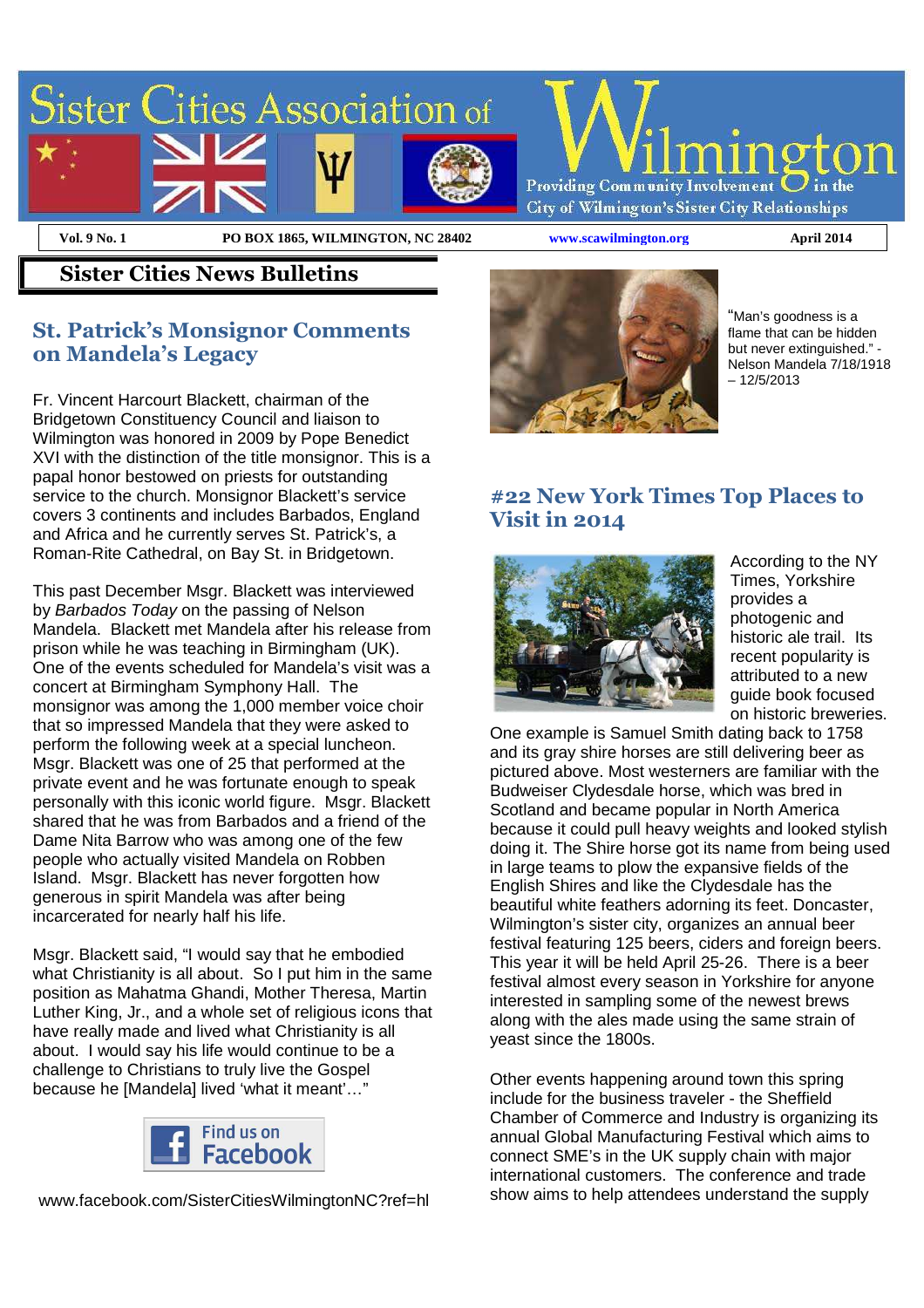chains for a broad range of high growth market sectors, how to access them and where to focus investments to grow revenue. It will be held June 23- 25, 2014, at the Advanced Manufacturing Research Center – one of the world's leading manufacturing research and development facilities. For more information on this upcoming event or to register go to: www.globalmanufacturingfestival.com.

Colin Jeynes has sent us details of the program in Doncaster which coincides with their celebration of 25 years of connection with Herten in Germany. The days of that event (**June 23-26)** involve some great opportunities for business involvement and he hopes that a delegation of business people will visit from Wilmington, and join in the fun while looking for trade opportunities.

Here's the program: **Monday** (23 June) arrive in Doncaster during the day, and then visit the Mansion House (1746) where the Civic Mayor will host a Civic Reception at 6 pm.

**Tuesday & Wednesday** (24-25 June) meet at the Mansion House for bus transport to the Advance Manufacturing Park for the Global Manufacturing Festival for each day; be hosted to an evening meal by the Festival organisers on one day and by Doncaster College the other day.

**Thursday** (26 June) meet at the Mansion House for bus transport for visits to Doncaster companies during the day and then attending a Gala Joint Concert at 7 pm at CAST (www.castindoncaster.com) given by Doncaster's Youth Jazz Orchestra and the EKV School Big Band from Herten.

The best way to get to Doncaster is to fly to Manchester where there is a direct rail link from within the airport all the way to Doncaster. Couldn't be easier! Maybe you could stay on a bit to see more of Yorkshire, England's largest county, and have a beer on us?

And if you haven't experienced a Yorkshire welcome, well, you've been missing a lot, Colin tells us! Get the hotel booking details from SCAW.

## **Carolina Healthcare System Brings Cardiac Technology to Belize**

Heart disease is a leading cause of death in Belize and the country was lacking the needed resources to help its people until help arrived courtesy of the largest healthcare system in the Carolinas.

Belize was one of several Central American countries that became a beneficiary of the Carolinas Healthcare System International Medical Outreach Program through its Sanger Heart & Vascular Institute in 2011 when a mobile cardiac catheterization laboratory was donated. Since then physicians have been traveling to Belize regularly and in 2013 Belizeans received stents for the first time in their own country. The most recent initiative involves using technology to aid physicians treating patients with heart disease. In addition to viewing echo-cardiograms and radiology scans in real time, using a visual portal will provide opportunities for training and educational conferences improving care to all Belizeans. Dr. Geoffrey Rose, Chief of Cardiology for Sanger, said in an interview with the Charlotte Bizjournal, "For most of the population, if this technology doesn't exist, these conditions don't get treated."

### **In Other News**

#### **Belizean Student Reflects on his Time in Wilmington** - Eric Alexander Wade

"Cherish the moments; before you know it, it will be over." Those were the words that I was constantly told by my friends before coming to Wilmington. Those words have never been more truthful; it seems like only yesterday that I arrived in Wilmington not knowing where I was and now my journey has come to an end; my goal has been accomplished. I have earned my degree. During my time in Wilmington, I have had moments that I will cherish for a lifetime, from the many new friends to the food, to the kindness of the community; Wilmington has forever become my second home. I have learnt life lessons that I will take away from this experience and never forget. I am forever grateful to everyone who had a part in my accomplishing this goal, especially my parents and family who have supported me from the beginning without whom none of this would have been possible. Special thanks to the SCAW Board of Directors for allowing me to be a part of such an amazing organization. I have no doubt that this organization will continue to grow. As I move forward to the next stop of my journey, I recall the words of George Whitefield, "Press forward. Do not stop; do not linger in your journey, but strive for the mark set before you."

> Muchas gracias atodos, ha sido un placer.

**SCAW Elects Officers and Directors at its Annual Meeting**